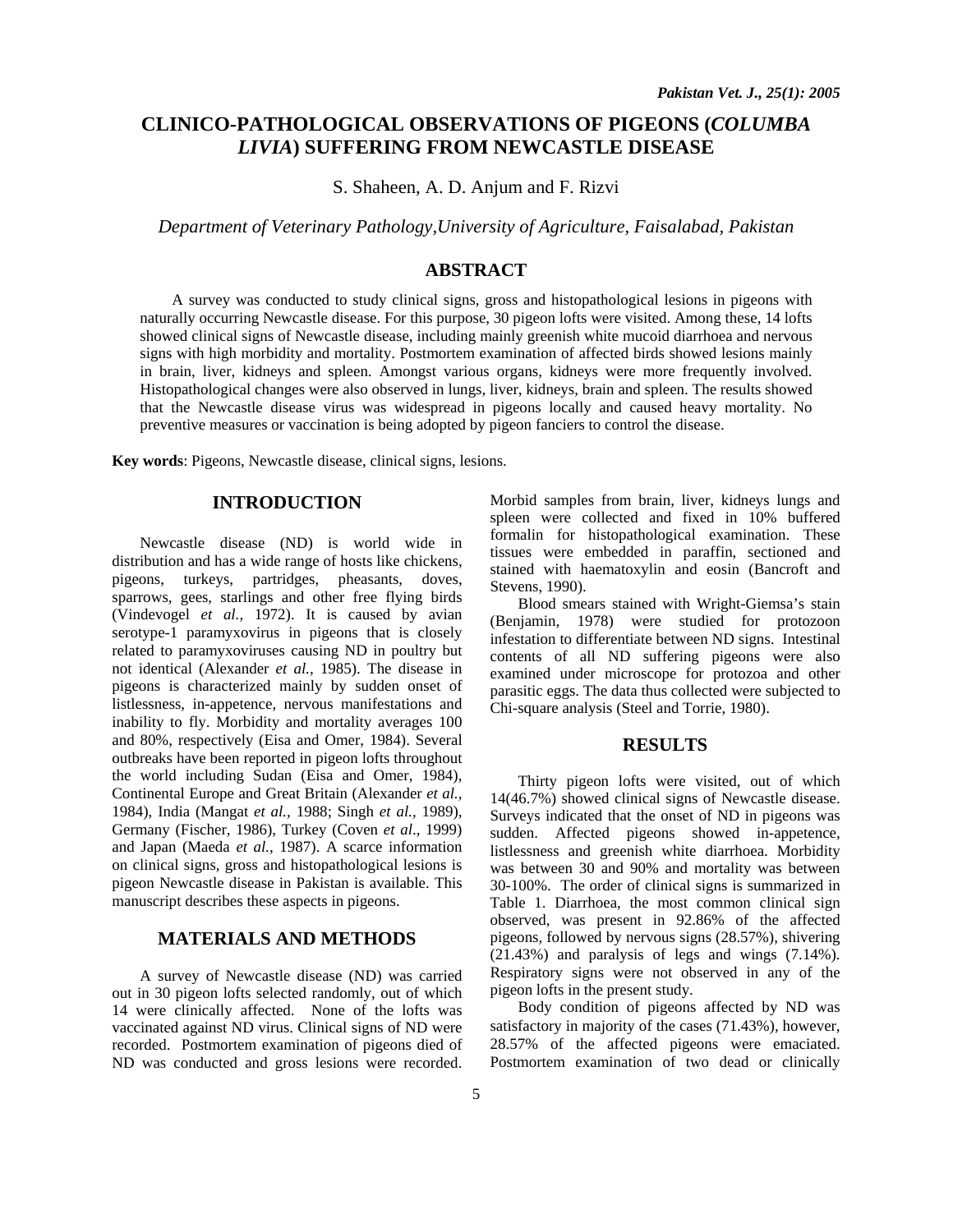affected pigeons per loft was conducted which showed gross lesions in various organs. Table 2 shows that kidneys involvement was more frequent than other organs. Kidneys were having necrotic spots. Atrophy of kidneys was seen only in one bird. Colour of liver was lighter in one pigeon, while in another pigeon small areas of necrosis were seen. Spleen in one pigeon was only slightly enlarged. Heart lesions included pinpoint haemorrhages and slight enlargement. A few pinpoint haemorrhages were present in proventriculus of one bird. Blood vessels were congested and slightly swellon. No gross lesions were detectable in other organs including trachea, lungs, oral cavity, esophagus, gizzard and intestines.

#### **Table 1: Frequency of clinical signs in Pigeons naturally affected with Newcastle disease (n = 28)**

| nonoasuc alscasc |                   |  |  |  |  |  |  |
|------------------|-------------------|--|--|--|--|--|--|
| <b>Number</b>    | Percentage        |  |  |  |  |  |  |
| 26               | $92.86^{a}$       |  |  |  |  |  |  |
| 8                | $28.57^{b}$       |  |  |  |  |  |  |
| 6                | $21.43^{b}$       |  |  |  |  |  |  |
| 2                | 7.14 <sup>c</sup> |  |  |  |  |  |  |
|                  |                   |  |  |  |  |  |  |
| different        | differ            |  |  |  |  |  |  |
|                  | superscripts      |  |  |  |  |  |  |

significantly (P<0.01).

 Histopathologically, there was extensive mononuclear cell infiltration including mainly lymphocytes, followed by monocytes and a few macrophages in intertubular spaces in kidneys indicating characteristics of interstitial nephritis in pigeons died of ND. Necrotic and degenerated cells were also present in some of the tubules.

 Mild perivascular cuffing mainly with lymphocytes was observed. Vacuolar degeneration was present in hepatocytes suggestive of mild degree of damage to liver tissue. Up to 30% of lymphoid nodules in spleen were enlarged but maintained normal structure and pattern. Enlargement was mainly due to proliferation of lymphocytes suggestive of reactive nodules. Varying

|  | Table 2: Postmortem lesions in pigeons |  |  |
|--|----------------------------------------|--|--|
|  | (n=28) showing gross lesions of        |  |  |
|  | Newcootle disease                      |  |  |

| <b>Newcastle disease</b> |               |            |  |  |
|--------------------------|---------------|------------|--|--|
| Organs                   | <b>Number</b> | Percentage |  |  |
| Kidneys                  | 04            | 14.29      |  |  |
| Liver                    | 02            | 7.14       |  |  |
| Spleen                   | 01            | 3.57       |  |  |
| Heart                    | 02            | 7.14       |  |  |
| Proventriculus           | 01            | 3.57       |  |  |
| <b>Brain</b>             | 02            | 7.14       |  |  |

degree of mononuclear cells infiltration, mild to extensive, was also present in meninges, characteristic of non-suppurative meningitis.

 Small to large multiple haemorrhages were seen in lungs parenchyma. Mild degree of mononuclear cell infiltration was present. However, no histological changes were detected in trachea of pigeons died of ND.

 Intestinal contents of pigeons were examined for protozoa and other parasites as differential diagnosis for diarrhoea. No protozoa were seen during wet smear examination of intestinal contents. Blood smears were also examined for protozoa and parasites. No protozoa or parasites were detected in blood smears.

#### **DISCUSSION**

 Newcastle disease is a serious problem in pigeons. Fairly high morbidity and mortality rate due to paramyxovirus-1 (PMV-1) infection was observed in pigeons in the present study. Mangat *et al.* (1988) reported 50 to 70% morbidity in an outbreak of PMV-1 in racing pigeons in India. They further reported mortality around 60% in field outbreaks.

 In the present study, greenish white diarrhoea and nervous signs were more frequently observed. Barton *et al.* (1992) also observed dirrhoea and nervous signs associated with ND in racing pigeons. Khan (1968) reported paralysis of legs and wings in 80 and 60% experimentally infected pigeons, respectively. The occurrence of paralysis and nervous signs reported by Khan (1968) are fairly high than those observed in the present study. Fischer (1986) observed nervous signs in 86% cases, diarrhoea in 18% and paralysis of legs and wings in 9% of naturally affected pigeons. Many other workers have reported similar signs of ND in pigeons in experimental (El-Mubarak *et al.,* 1990; Mishra *et al.,* 2000) and field outbreaks (Eisa and Omer, 1984; Tangredi, 1985; Fischer, 1986; Mangat *et al.,* 1988).

 No respiratory signs were observed in the present study. Khan (1968) did not observe any respiratory signs in field outbreaks or experimentally inoculated pigeons but laboured breathing and respiratory distress was reported in pigeons kept in a cage adjoining experimentally infected pigeons.

 In the present study, 71.43% affected birds showed satisfactory body conditions, while 28.57% birds were emaciated. However, it appears that body condition relates to the duration of the disease. Alexander *et al*. (1984) reported that general loss of condition and anorexia occurred occasionally in ND infected pigeons.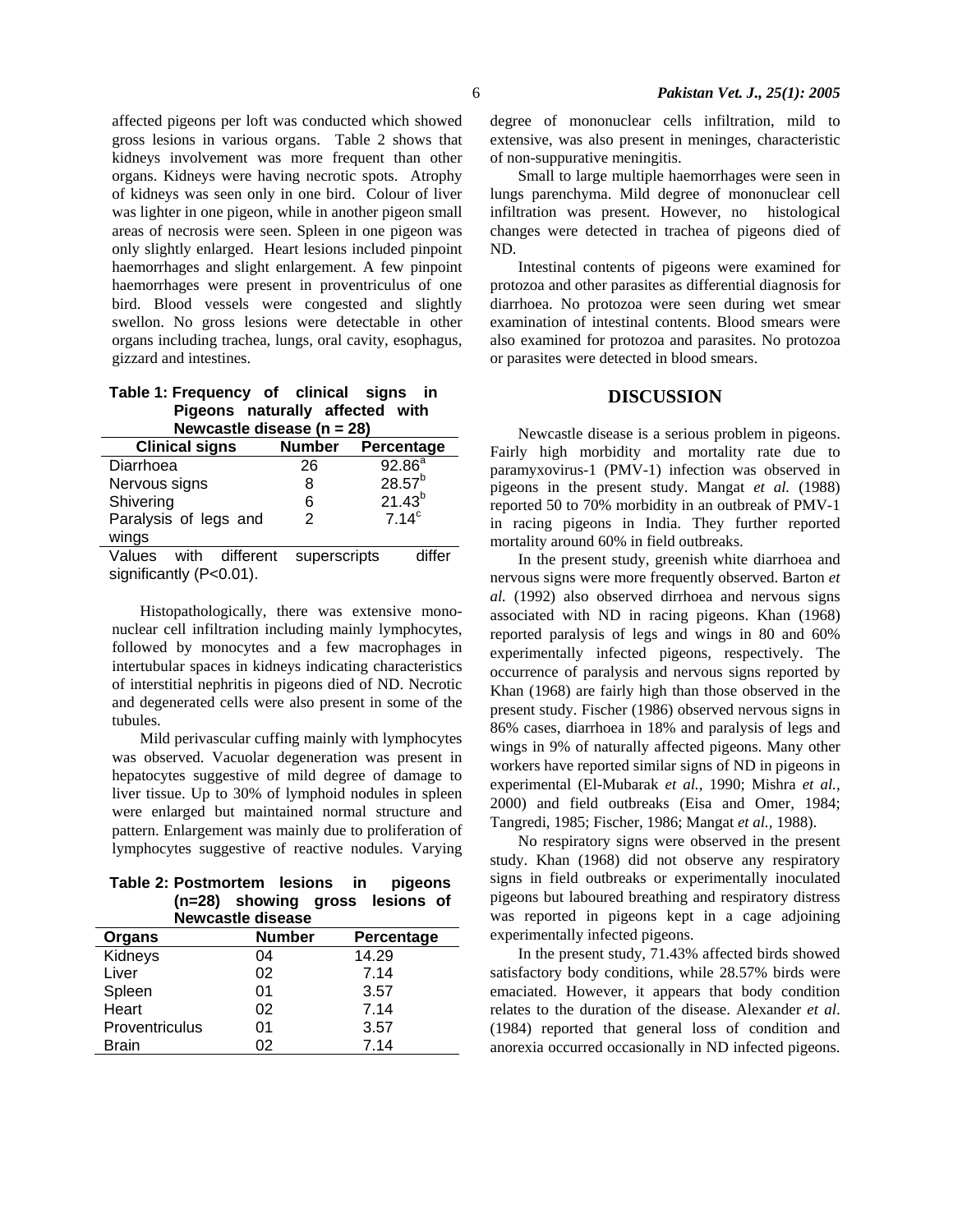According to Herdt and Devriese (2000), general condition of the pigeons remains well in ND.

 Gross lesions were present only in few cases in the present study (Table 2). One lesion in the affected pigeons was involvement of brain which showed swelling and congestion of blood vessels. This is in congruence with Khan (1968), who reported haemorrhages in the brain of birds infected with ND.

 In this study lesions were also recorded in liver, spleen, kidneys and proventriculus. In most cases no gross lesions were recorded. Eisa and Omer (1984) and Maeda *et al.* (1987) reported no gross lesions in natural outbreaks of ND in pigeons, while El-Mubarak *et al*. (1990) reported congestion of viscera and catarrhal enteritis in experimentally infected pigeons with paramyxovirus-1. Catarrhal enteritis was also seen in the present study. Mubarak (2000) observed gross lesions and congestion in visceral organs in experimentally infected pigeons with chicken origin ND virus. Solyom *et al.* (1984) reported hyperaemia and swelling of the kidneys in natural infection. Mangat *et al.* (1988) reported changes in thymus and bursa of Fabricius which were not observed in the present study.

 Histopathological changes were present in spleen, lungs, kidneys, brain and liver of the pigeons affected with ND in the present study. Hyperplastic changes in spleen in up to 30% of nodules appeared reactive to pigeon paramyxovirus-1 in field infection. This is in line with Mubarak (2000), who observed hyperplasia of lymphocytes in spleen of pigeons challenged with chickens ND virus. Changes in kidneys seen in the present study are in line with those reported by Barton *et al.* (1992). The predominant histological lesions in kidneys in their study were interstitial nephritis and chronic tubular necrosis. Nephritis was also observed by Mangat *et al.* (1988) but they did not classify type of nephritis. Fischer (1986) also observed mononuclear interstitial infiltration in kidneys in nearly all infected birds.

 Mild degenerative changes were observed in liver in the present study. Fischer (1986) also observed mononuclear interstitial infiltration in liver in nearly all infected birds. However, Mangat *et al.* (1988) and El-Mubrak *et al.* (1990) observed hepatitis.

 Although lungs appeared normal grossly, histological changes were detected including haemorrhages and mononuclear cell infiltration. Mubarak (2000) also observed haemorrhages and leucocytic infiltration in lungs but the type of leucocytes was not mentioned. Fischer (1986) did not observe haemorrhages but mononuclear interstitial infiltration was often seen in lungs of pigeons in natural

outbreaks of paramyxovirus-1. No histological changes were detected in the trachea.

 Changes in brain seen in the present study are in line with those reported by Barton *et al.* (1992). The predominant histological lesions in their study were focal non-suppurative encephalitis. Brain lesions seen in the present study differ from those reported by Mubarak (2000), who reported liquefactive necrosis that was suppurative in nature in pigeons experimentally infected with chicken ND virus. In the present study, non-suppurative inflammatory changes were recorded. El-Mubarak *et al.* (1990) also observed a non-purulent meningo-encephalitis in pigeons experimentally infected with pigeon paramyxovirus-1.

 It remains to be confirmed whether chicken ND virus causes liquefactive necrosis in pigeons. Fischer (1986) also observed only non-purulent panencephalitis and encephalomyelitis in 100% of the field outbreaks of paramyxovirus-1 infection in pigeons. Neuron degeneration, neuronophagia, gliosis, endothelial cell proliferation and severe degeneration of purkinje cell reported by Mangat *et al.* (1988) in field outbreaks were not seen in the present study.

 Paralysis of wings and legs in the present study and reported by many other workers stated above could be due to lesions of peripheral nerves. Fischer (1986) observed mainly degenerative lesions in peripheral nerves in 46% of the cases. These degenerative lesions accompanied inflammatory lesions of the nervous system. It is concluded that the ND virus was wide spread in pigeons locally and no preventive measures or vaccination is being adopted by pigeon owners to control the disease.

#### **REFERENCES**

- Alexander, D. J., G. W. C. Wilson, J. A. Thain and S. A. Lister, 1984. Avian paramyxovirus type-1 infection of racing pigeons: 3. Epizootiological considerations. Vet. Rec.*,* 115: 213-216.
- Alexander, D. J., P. Russel and G. Parsons, 1985. Antigenic and biological characterization of avian paramyxovirus type-1 isolates from pigeons: An international collaborative study. Avian Pathol., 14: 365-376.
- Bancroft J. D. and A. Stevens, 1990. Theory and Practice of Histological Techniques. Churchill Livingstone, London, UK.
- Barton, J. T., A. A. Bicford, G. T. Cooper, B. R. Carlton and C. J. Cardona, 1992. Avian paramyxovirus type-1 infection in racing pigeons in California. Clinical signs, pathology and serology. Avian Dis., 36: 463-468.